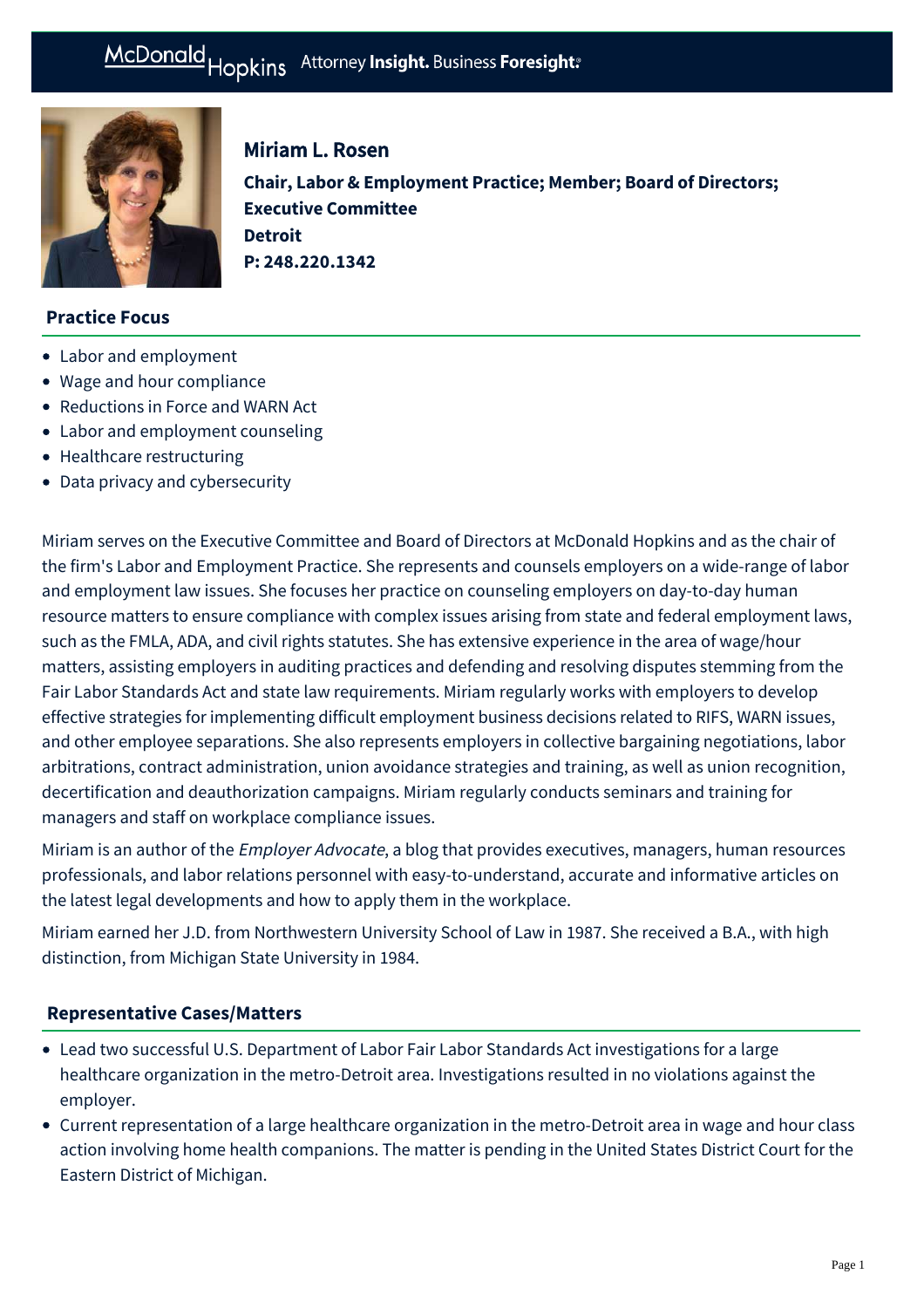- Represented a multi-national IT consulting company in multiple U.S. Department of Labor Fair Labor Standards Act investigations.
- Successfully represented a national insurance company in a U.S. Department of Labor Fair Labor Standards Act investigation. Investigation resulted in no violations against the employer.
- Represented a large automotive supplier in a Department of Homeland Security investigation of I-9 compliance resulting in no fines or penalties to employer.
- Counseling and planning of numerous reductions in force for employers in a broad range of industries, including accounting, aerospace, automotive, financial, IT, insurance, and healthcare.
- Successful resolution of a potential class national origin, gender, and equal pay claim against a multinational automotive supplier.
- Successful resolution of an EEOC class claim based on gender discrimination against a financial services firm.
- Successfully represented employers in numerous charges of discrimination before the EEOC and state agencies resulting in dismissal of the charges.
- Successfully represented numerous employers in state agency wage/hour complaints.

# **Admissions - Court**

- U.S. District Court for the Eastern District of Michigan
- U.S. District Court for the Western District of Michigan

# **Admissions - State**

• Michigan

# **Education**

- Northwestern University School of Law
- Michigan State University

# **Honors and Awards**

- Selected for inclusion in [Michigan Super Lawyers](http://www.superlawyers.com/michigan/lawyer/Miriam-L-Rosen/29d1afdd-dbfb-4f88-82be-151f94978b38.html) (2010-2021)
- Selected for inclusion in Dbusiness magazine's Top Lawyers (2015)
- Named one of the Best Lawyers in America (2013-2022)
- AV Peer Review Rated by Martindale-Hubbell

# **Professional Membership**

- American Bar Association
- State Bar of Michigan
- Oakland County Bar Association
- Society for Human Resource Management
- Human Resources Association of Greater Detroit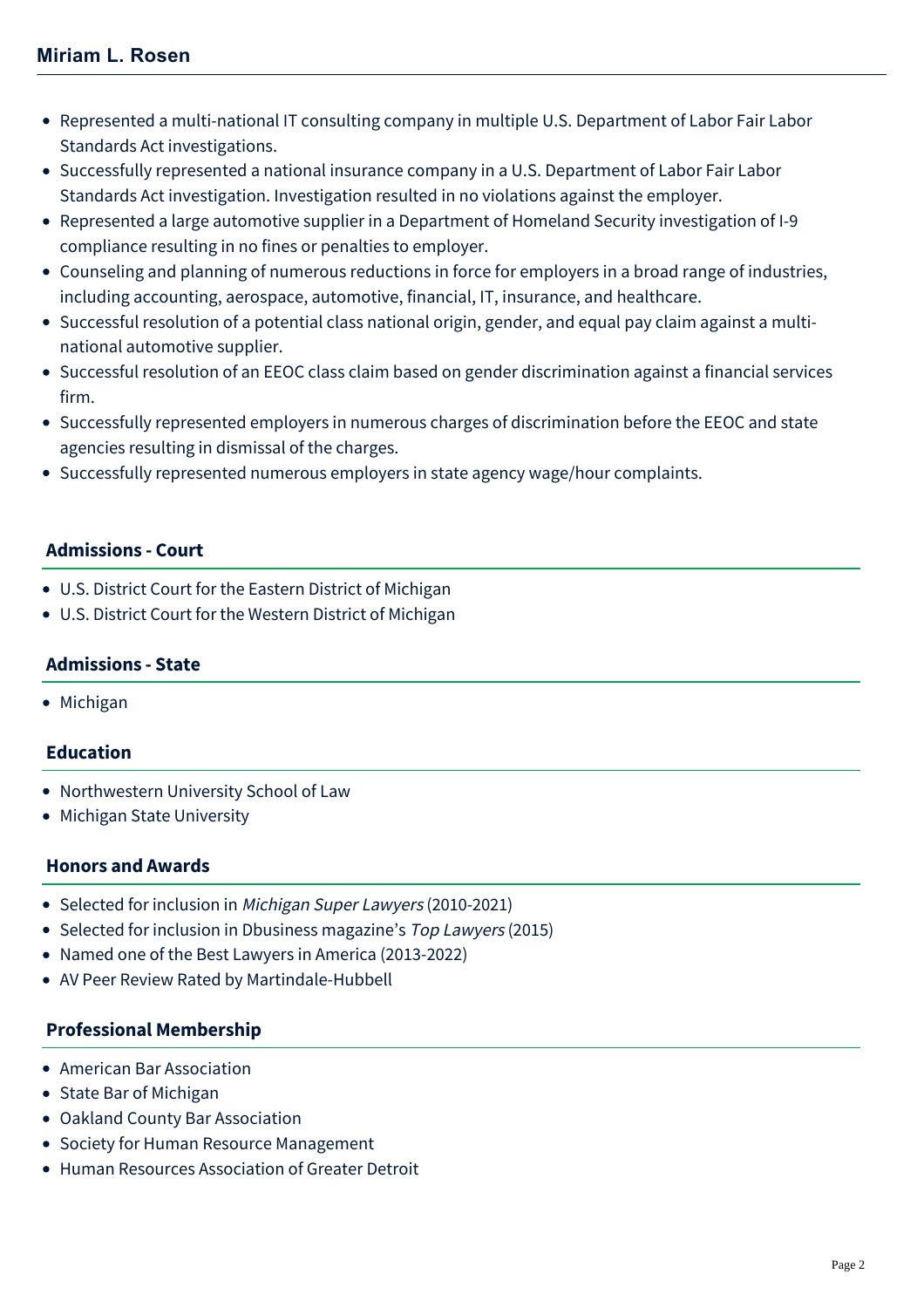#### **Public Service and Volunteerism**

- Forgotten Harvest
- Northwestern University School of Law Alumni Association

#### **Alerts**

- [Supreme Court gives go ahead to healthcare workers vaccine mandate](https://www.mcdonaldhopkins.com/Insights/January-2022/Supreme-Court-healthcare-workers-vaccine-mandate)
- [Supreme Court stays the OSHA ETS](https://www.mcdonaldhopkins.com/Insights/January-2022/Supreme-Court-stays-OSHA-ETS)
- [OSHA ETS vax or test mandate revived: What now?](https://www.mcdonaldhopkins.com/Insights/December-2021/OSHA-ETS-mandate-revived)
- [Ready, set, go: Employers race to comply with OSHA ETS vaccine requirements](https://www.mcdonaldhopkins.com/Insights/November-2021/Employers-race-to-comply-with-OSHA-ETS-vaccine-req)
- [Planning for the COVID-19 ETS: Vaccine mandates, regular testing, and more](https://www.mcdonaldhopkins.com/Insights/September-2021/Planning-for-the-COVID-19-ETS)
- [President Biden's Six Prong COVID-19 Action Plan: What employers need to know about the Path out of the](https://www.mcdonaldhopkins.com/Insights/September-2021/What-employers-need-to-know-about-the-path-out-of) Pandemic
- [Update: MIOSHA suspends COVID-19 Emergency Rules for employers](https://www.mcdonaldhopkins.com/Insights/June-2021/MIOSHA-suspends-COVID19-Emergency-Rules-for-Employ)
- [EEOC weighs in with updated guidance on vaccine mandates, incentives and more](https://www.mcdonaldhopkins.com/Insights/June-2021/EEOC-weighs-in-with-updated-guidance-on-vaccine-ma)
- [Michigan COVID-19 Update: Putting the pieces together for employers](https://www.mcdonaldhopkins.com/Insights/November-2020/Michigan-COVID-19-Update-Putting-the-pieces-togeth)
- [Crain's Cleveland Op-Ed: There are legal and labor challenges to reopening the economy](https://www.mcdonaldhopkins.com/Insights/May-2020/Crain-s-Cleveland-Op-Ed-There-are-legal-and-labor)
- [New Michigan executive order addresses time off and employment protections](https://www.mcdonaldhopkins.com/Insights/April-2020/New-Michigan-executive-order-addresses-time-off-an)
- [CARES Act: Department of Labor guidance helps employers understand new unemployment programs](https://www.mcdonaldhopkins.com/Insights/April-2020/CARES-Act-Department-of-Labor-guidance-helps-emplo)
- [Additional DOL guidance on paid sick and paid FMLA provides practical advice](https://www.mcdonaldhopkins.com/Insights/March-2020/Additional-DOL-guidance-on-paid-sick-and-paid-FMLA)
- [CARES Act: An early analysis of the historic Coronavirus Aid, Relief and Economic Security Act](https://www.mcdonaldhopkins.com/Insights/March-2020/CARES-ACT-overview)
- [DOL's new FLSA salary level rule effective January 1, 2020](https://www.mcdonaldhopkins.com/Insights/September-2019/DOLs-new-FLSA-salary-level-rule-effective-January)
- [March Madness Department of Labor-style](https://www.mcdonaldhopkins.com/Insights/April-2019/March-Madness-Department-of-Labor-style)
- [EEO-1 filing deadline extended until May 31, 2019](https://www.mcdonaldhopkins.com/Insights/February-2019/EEO-1-filing-deadline-extended-until-May-31-2019)
- [Best practices for data privacy and cybersecurity employee awareness training](https://www.mcdonaldhopkins.com/Insights/March-2018/Best-practices-for-data-privacy-and-cybersecurity)
- [Guidance regarding the new I-9 form released](https://www.mcdonaldhopkins.com/Insights/March-2017/Guidance-regarding-the-new-I-9-form-released)
- [New FLSA rule blocked by federal court](https://www.mcdonaldhopkins.com/Insights/November-2016/New-FLSA-rule-blocked-by-federal-court)
- [The DOL's Persuader Rule: Employers should act by July 1!](https://www.mcdonaldhopkins.com/Insights/June-2016/The-DOLs-Persuader-Rule-Employers-should-act-by-J)
- [Anthem's two small details that led to one big breach](https://www.mcdonaldhopkins.com/Insights/Febrary-2015/Data-Privacy-and-Cybersecurity-Alert-Anthems-two-s)
- [Cybersecurity breach rocks Anthem](https://www.mcdonaldhopkins.com/Insights/Febrary-2015/Data-Privacy-and-Cybersecurity-Alert-Cybersecurity)

#### **Blog Posts**

- [New DOL Fact Sheet takes on rising workplace mental health issues](https://www.mcdonaldhopkins.com/Insights/June-2022/DOL-fact-sheet-mental-health-issues)
- [Employment Law Lessons: Happy Birthday Edition](https://www.mcdonaldhopkins.com/Insights/May-2022/Employment-Law-Happy-Birthday-Edition)
- [Employment law activity heats up at the federal level](https://www.mcdonaldhopkins.com/Insights/April-2022/federal-employment-law-activity-heats-up)
- [It may be time to revisit arbitration clauses in your employment agreements](https://www.mcdonaldhopkins.com/Insights/February-2022/MeToo-Bill-arbitration-clauses)
- [The DOL says "Help Wanted"](https://www.mcdonaldhopkins.com/Insights/February-2022/The-DOL-says-Help-Wanted)
- [CMS reinstates vaccine mandate rule for healthcare workers in 25 states](https://www.mcdonaldhopkins.com/Insights/January-2022/CMS-reinstates-vaccine-mandate-in-25-states)
- [EEOC updates guidance on COVID-19 religious accommodations and undue hardship](https://www.mcdonaldhopkins.com/Insights/October-2021/EEOC-updates-guidance-on-COVID19-religious-accommo)
- [Federal contractor vaccine mandates: Preparing for compliance](https://www.mcdonaldhopkins.com/Insights/October-2021/Federal-contractor-vaccine-mandates-Preparing-for)
- [To mandate or not to mandate? That is the vaccine question](https://www.mcdonaldhopkins.com/Insights/July-2021/To-mandate-or-not-to-mandate-That-is-the-vaccine-q)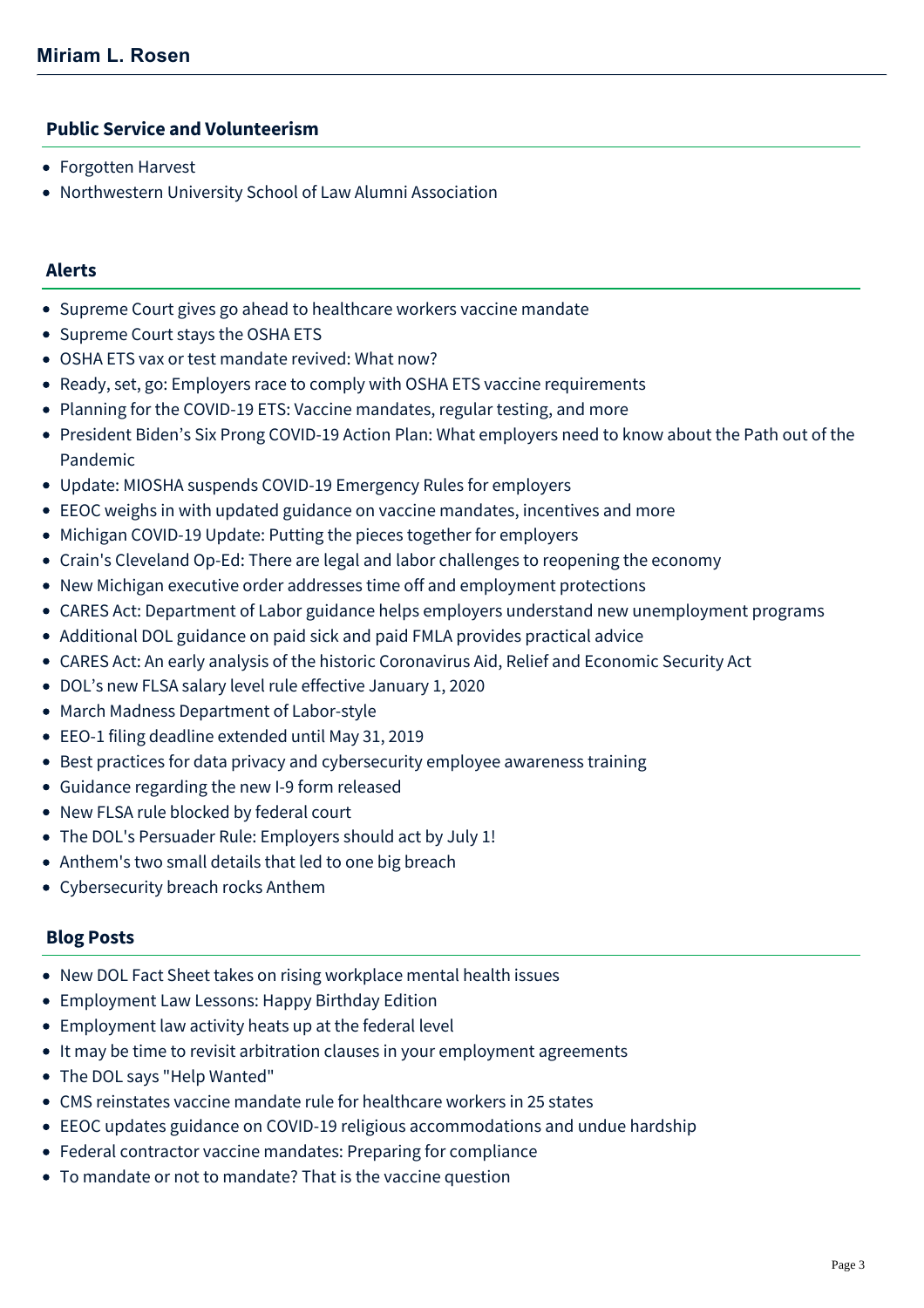- [4 employment law lessons from the Olympic Village](https://www.mcdonaldhopkins.com/Insights/July-2021/4-employment-law-lessons-from-the-Olympic-Village)
- [Biden Administration targets competition](https://www.mcdonaldhopkins.com/Insights/July-2021/Biden-Administration-targets-competition)
- [Case dismissed: Employees lose challenge to mandatory vaccine policy](https://www.mcdonaldhopkins.com/Insights/June-2021/Case-dismissed-Employees-lose-challenge-to-mandato)
- [Michigan mask requirements It's complicated](https://www.mcdonaldhopkins.com/Insights/May-2021/Michigan-Mask-Requirements)
- [It's "Vacc to Normal" for Michigan](https://www.mcdonaldhopkins.com/Insights/April-2021/Its-Vacc-to-Normal-for-Michigan)
- [The curious case of Lady Gaga's dog walker: An employment law tale](https://www.mcdonaldhopkins.com/Insights/March-2021/The-curious-case-of-Lady-Gagas-dog-walker-An-emplo)
- [Dealing with rampant unemployment fraud](https://www.mcdonaldhopkins.com/Insights/February-2021/Dealing-with-rampant-unemployment-fraud)
- [A flurry of DOL activity ushers in 2021](https://www.mcdonaldhopkins.com/Insights/January-2021/A-flurry-of-DOL-activity-ushers-in-2021)
- [The FFCRA: It's goodbye for now, but maybe not forever](https://www.mcdonaldhopkins.com/Insights/December-2020/The-FFCRA-Its-good-bye-for-now-but-maybe-not-forev)
- [Modified CDC guidance offers employers options for quarantining](https://www.mcdonaldhopkins.com/Insights/December-2020/Modified-CDC-Guidance-Offers-Employers-Options-for)
- [DOL issues revised FFCRA regulations](https://www.mcdonaldhopkins.com/Insights/September-2020/DOL-issues-revised-FFCRA-regulations)
- [School's in session: New FFCRA FAQs address return to school leave issues](https://www.mcdonaldhopkins.com/Insights/August-2020/Schools-in-session-New-FFCRA-FAQs-address-return-t)
- [DOL's new FMLA forms intended to improve user experience](https://www.mcdonaldhopkins.com/Insights/July-2020/DOLs-new-FMLA-forms-intended-to-improve-user-exper)
- [Dealing with COVID-19 return to work issues? EEOC provides more practical guidance](https://www.mcdonaldhopkins.com/Insights/June-2020-(1)/EEOC-practical-COVID-return-to-work-guidance)
- [Supreme Court rules Title VII's ban on workplace discrimination applies to sexual orientation and gender](https://www.mcdonaldhopkins.com/Insights/June-2020-(1)/Supreme-Court-rules-Title-VIIs-ban-on-workplace-d) identity
- [COVID-19 and OSHA reporting requirements](https://www.mcdonaldhopkins.com/Insights/June-2020-(1)/COVID-19-and-OSHA-reporting-requirements)
- [COVID-19 crisis prompts EEO-1 reporting delay](https://www.mcdonaldhopkins.com/Insights/May-2020/COVID-19-crisis-prompts-EEO-1-reporting-delay)
- [New FFCRA FAQs address child care leave and documentation issues](https://www.mcdonaldhopkins.com/Insights/May-2020/New-FFCRA-FAQs-address-child-care-leave-and-docume)
- [10 ways to stay CyberSavvy while employees return to work](https://www.mcdonaldhopkins.com/Insights/May-2020/10-ways-to-stay-CyberSavvy-while-employees-return)
- [As employers prepare to return to work, more EEOC guidance on COVID-19 and ADA](https://www.mcdonaldhopkins.com/Insights/April-2020/More-EEOC-guidance-on-COVID-19-and-ADA)
- [EEOC provides updated guidance on COVID-19 and ADA related issues](https://www.mcdonaldhopkins.com/Insights/April-2020/EEOC-provides-updated-guidance-on-COVID-19-and-ADA)
- [Michigan's extended Stay Home Order adds new limitations](https://www.mcdonaldhopkins.com/Insights/April-2020/Michigans-extended-Stay-Home-Order-adds-new-limita)
- [New CDC guidance helps employers keep critical infrastructure workers safe](https://www.mcdonaldhopkins.com/Insights/April-2020/New-CDC-guidance-helps-employers-keep-critical-inf)
- [DOL issues 4th Q&A guidance on Families First Coronavirus Response Act](https://www.mcdonaldhopkins.com/Insights/April-2020/DOL-issues-4th-QA-guidance-on-FFCRA)
- [Expansion of work share programs under the CARES Act](https://www.mcdonaldhopkins.com/Insights/March-2020/Expansion-of-work-share-programs-under-the-CARES-A)
- [New FFCRA required poster available for April 1 effective date](https://www.mcdonaldhopkins.com/Insights/March-2020/New-FFCRA-required-poster-available-for-April-1-ef)
- [DOL provides Q&A style guidance on Families First Coronavirus Response Act](https://www.mcdonaldhopkins.com/Insights/March-2020/DOL-Provides-Guidance-on-Families-First-Coronaviru)
- [Oakland County issues new health order for screening employees and maintaining social distancing at](https://www.mcdonaldhopkins.com/Insights/March-2020/Oakland-County-issues-new-health-order-for-screeni) essential businesses
- [Michigan stay home, stay safe order in effect now what?](https://www.mcdonaldhopkins.com/Insights/March-2020/Michigan-stay-home-stay-safe-order-in-effect-now-w)
- [Families First Coronavirus Response Act becomes law](https://www.mcdonaldhopkins.com/Insights/March-2020/Families-First-Coronavirus-Response-Act-becomes-la)
- [Temperatures, medical questions and how the ADA intersects with public safety](https://www.mcdonaldhopkins.com/Insights/March-2020/Temperatures-medical-questions-and-how-the-ADA-int)
- [Tax credits ease cost of extension of paid sick leave and FMLA](https://www.mcdonaldhopkins.com/Insights/March-2020/Tax-credits-ease-cost-of-extension-of-paid-sick-le)
- [House amends Emergency Leave Legislation before it gets to the Senate](https://www.mcdonaldhopkins.com/Insights/March-2020/House-amends-Emergency-Leave-Legislation-on-March)
- [COVID-19 Bill with FMLA leave and sick pay provisions is passed by House and moves to Senate](https://www.mcdonaldhopkins.com/Insights/March-2020/COVID19-Bill-with-FMLA-leave-and-sick-pay-provisio)
- [What employers can learn from the EEOC's FY 2019 stats](https://www.mcdonaldhopkins.com/Insights/February-2020/What-employers-can-learn-from-the-EEOC-s-FY-2019-s)
- [Employers take note: DOL nets record \\$322M in back pay in FY 2019](https://www.mcdonaldhopkins.com/Insights/October-2019/Employers-take-note-DOL-nets-record-322M-in-back-p)
- [EEO-1 reporting drama continues with 2017 pay data now required](https://www.mcdonaldhopkins.com/Insights/May-2019/EEO1-reporting-drama-continues-with-2017-pay-data)
- [EEOC confirms pay data collection reporting](https://www.mcdonaldhopkins.com/Insights/May-2019/EEOC-confirms-pay-data-collection-reporting)
- [More drama with the EEO-1 reporting](https://www.mcdonaldhopkins.com/Insights/April-2019/More-drama-with-the-EEO-1-reporting)
- [DOL discloses proposed new FLSA salary-level threshold of \\$35,308](https://www.mcdonaldhopkins.com/Insights/March-2019/DOL-discloses-proposed-new-FLSA-salary-level-thres)
- [Early Christmas present for Michigan employers: Earned Sick Time Act overhauled and wage hike delayed](https://www.mcdonaldhopkins.com/Insights/December-2018/Earned-Sick-Time-Act-Overhauled-and-Wage-Hike-Dela)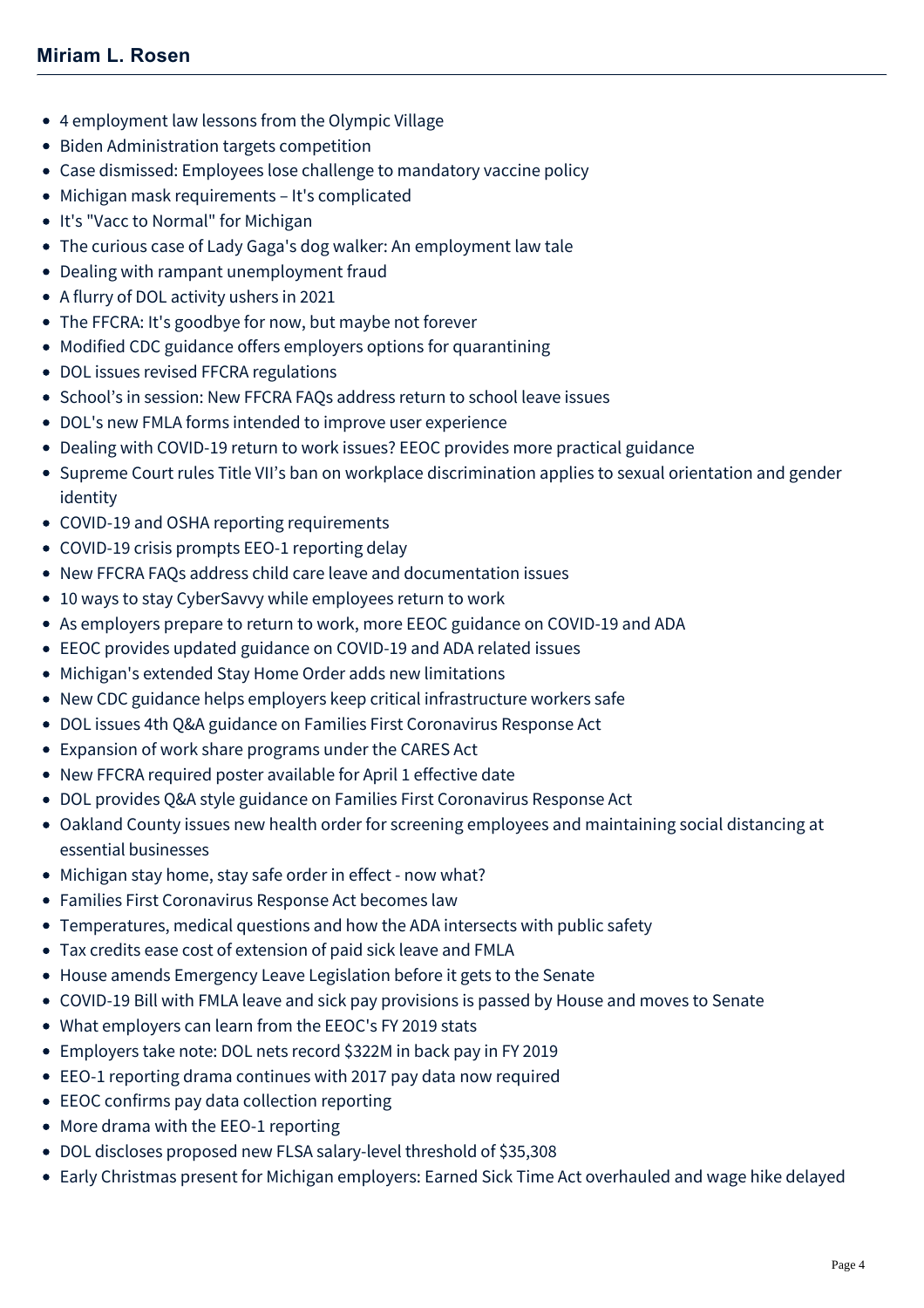- [Michigan voters say yes to recreational marijuana](https://www.mcdonaldhopkins.com/Insights/November-2018/Michigan-voters-say-yes-to-recreational-marijuana)
- [Michigan AG and Civil Rights Commission at odds over LGBT protections](https://www.mcdonaldhopkins.com/Insights/July-2018/Michigan-AG-and-Civil-Rights-Commission-at-odds-ov)
- [Dads score win as EEOC calls for equal leave time for child bonding](https://www.mcdonaldhopkins.com/Insights/July-2018/Dads-score-win-as-EEOC-calls-for-equal-leave-time)
- [What does Supreme Court ruling on public-sector unions mean for your organization?](https://www.mcdonaldhopkins.com/Insights/June-2018/What-does-Supreme-Court-ruling-on-public-sector-un)
- [New NLRB Guidance will ease restrictions on workplace policies](https://www.mcdonaldhopkins.com/Insights/June-2018/New-NLRB-Guidance-will-ease-restrictions-on-workpl)
- [Reading the EEOC's tea leaves: Year-end disability cases reveal priorities](https://www.mcdonaldhopkins.com/Insights/November-2017/Reading-the-EEOCs-tea-leaves-Yearend-disability-ca)
- [Proposed Workflex bill offers employers unique federal approach to paid leave time](https://www.mcdonaldhopkins.com/Insights/November-2017/Proposed-Workflex-bill-offers-employers-unique-fed)
- [One less headache for employers: New EEO-1 Form pay reporting stayed indefinitely](https://www.mcdonaldhopkins.com/Insights/August-2017/One-less-headache-for-employers-New-EEO-1-form-pay)
- [The ADEA is getting its AARP card and some special attention from the EEOC](https://www.mcdonaldhopkins.com/Insights/July-2017/The-ADEA-is-getting-its-AARP-card-and-some-special)
- [Welcome back, DOL opinion letters!](https://www.mcdonaldhopkins.com/Insights/July-2017/Welcome-back-DOL-opinion-letters)
- [No summer vacation for employers facing new July 1 laws](https://www.mcdonaldhopkins.com/Insights/July-2017/No-summer-vacation-for-employers-facing-new-July-1)
- [In employment law, even the "mark of the beast" must be accommodated](https://www.mcdonaldhopkins.com/Insights/June-2017/In-employment-law-even-the-mark-of-the-beast-must)
- [Employing foreign physicians and researchers during the Trump years](https://www.mcdonaldhopkins.com/Insights/June-2017/Employing-foreign-physicians-researchers-during-th)
- [The impact of "Buy American and Hire American" Executive Order No. 13788](https://www.mcdonaldhopkins.com/Insights/June-2017/The-impact-of-Buy-American-and-Hire-America-Execut)
- [New case highlights military leave law](https://www.mcdonaldhopkins.com/Insights/May-2017/New-case-highlights-military-leave-law)
- [Comp time in the private sector: New legislation makes it a real possibility](https://www.mcdonaldhopkins.com/Insights/May-2017/Comp-time-in-the-private-sector-New-legislation-m)
- [The Final Countdown: New FLSA regulations take effect December 1](https://www.mcdonaldhopkins.com/Insights/November-2016/The-Final-Countdown-New-FLSA-regulations-take-effe)
- [The EEOC's new game plan is an open book](https://www.mcdonaldhopkins.com/Insights/October-2016/The-EEOCs-new-game-plan-is-an-open-book)
- [The Olympics of Employment Law](https://www.mcdonaldhopkins.com/Insights/August-2016/The-Olympics-of-Employment-Law)
- [Employment law developments: A busy EEOC and a quick hit](https://www.mcdonaldhopkins.com/Insights/June-2016/Employment-law-developments-A-busy-EEOC-and-a-quic)
- [The new FLSA overtime rule on salary pay is here! Time to act now](https://www.mcdonaldhopkins.com/Insights/May-2016/The-new-FLSA-overtime-rule-on-salary-pay-is-here!)
- [New FLSA regs are on the move… and employers should be too!](https://www.mcdonaldhopkins.com/Insights/March-2016/New-FLSA-regs-are-on-the-move%E2%80%A6-and-employers-shoul)
- [Pushing boundaries: EEOC brings sexual orientation discrimination suits](https://www.mcdonaldhopkins.com/Insights/March-2016/Pushing-boundaries-EEOC-brings-sexual-orientation)
- [Employers take heed: The EEOC sets rapid pace for 2016 activity](https://www.mcdonaldhopkins.com/Insights/February-2016/Employers-take-heed-The-EEOC-sets-rapid-pace-for)
- [Resolved: Your 2016 employment compliance goals](https://www.mcdonaldhopkins.com/Insights/January-2016/Resolved-Your-2016-employment-compliance-goals)
- [The benefits of being engaging: ADA-style](https://www.mcdonaldhopkins.com/Insights/December-2015/The-benefits-of-being-engaging-ADA-style)
- [Check it twice: Your 7-step employment law compliance list](https://www.mcdonaldhopkins.com/Insights/November-2015/Check-it-twice-Your-7-step-employment-law-complia)
- [Employer takes \\$1.3 million hit for staffing company's FLSA violations](https://www.mcdonaldhopkins.com/Insights/October-2015/Employer-takes-$1-3-million-hit-for-staffing-compa)
- [NLRB Punts: Decides not to decide if NU football players are employees](https://www.mcdonaldhopkins.com/Insights/August-2015/NLRB-Punts)
- [Fair Credit Reporting Act is definitely not child's play](https://www.mcdonaldhopkins.com/Insights/July-2015/Fair-Credit-Reporting-Act-is-definitely-not-child%E2%80%99)
- [DOL's new FLSA rule will shake up exempt status](https://www.mcdonaldhopkins.com/Insights/July-2015/DOL%E2%80%99s-new-FLSA-rule-will-shake-up-exempt-status)
- [A Dose of Common Sense: Sixth Circuit Says Regular Attendance is an Essential Function of Most Jobs](https://www.mcdonaldhopkins.com/Insights/April-2015/A-Dose-of-Common-Sense-Sixth-Circuit-Says-Regular)
- [EEOC Decision Addresses Transgender Discrimination](https://www.mcdonaldhopkins.com/Insights/April-2015/EEOC-Decision-Addresses-Transgender-Discrimination)
- [Shades of Gray: NLRB Memo Provides Insight on Handbook Policies](https://www.mcdonaldhopkins.com/Insights/March-2015/Shades-of-Gray-NLRB-Memo-Provides-Insight-on-Hand)
- [Supreme Court Decision on DOL Rule Change Relaxes Requirements for Agency Rulemaking](https://www.mcdonaldhopkins.com/Insights/March-2015/Supreme-Court-Decision-on-DOL-Rule-Change-Relaxes)
- [New DOL Rule Broadens FMLA Definition of "Spouse"](https://www.mcdonaldhopkins.com/Insights/Febrary-2015/New-DOL-Rule-Broadens-FMLA-Definition-of-Spouse)
- [Michigan Legislature Goes on Offense](https://www.mcdonaldhopkins.com/Insights/January-2015/Michigan-Legislature-Goes-on-Offense)

#### **News**

- [50 McDonald Hopkins attorneys recognized in The Best Lawyers](https://www.mcdonaldhopkins.com/Insights/August-2021/50-McDonald-Hopkins-attorneys-recognized-in-The-Be)
- [McDonald Hopkins attorneys selected to 2021 Michigan Super Lawyers and Rising Stars Lists](https://www.mcdonaldhopkins.com/Insights/August-2021/McDonald-Hopkins-attorneys-selected-to-2021-Michig)
- [Rosen featured in Cleveland Jewish News: Can businesses mandate vaccines for employees?](https://www.mcdonaldhopkins.com/Insights/August-2021/Rosen-featured-in-Cleveland-Jewish-News-Can-busine)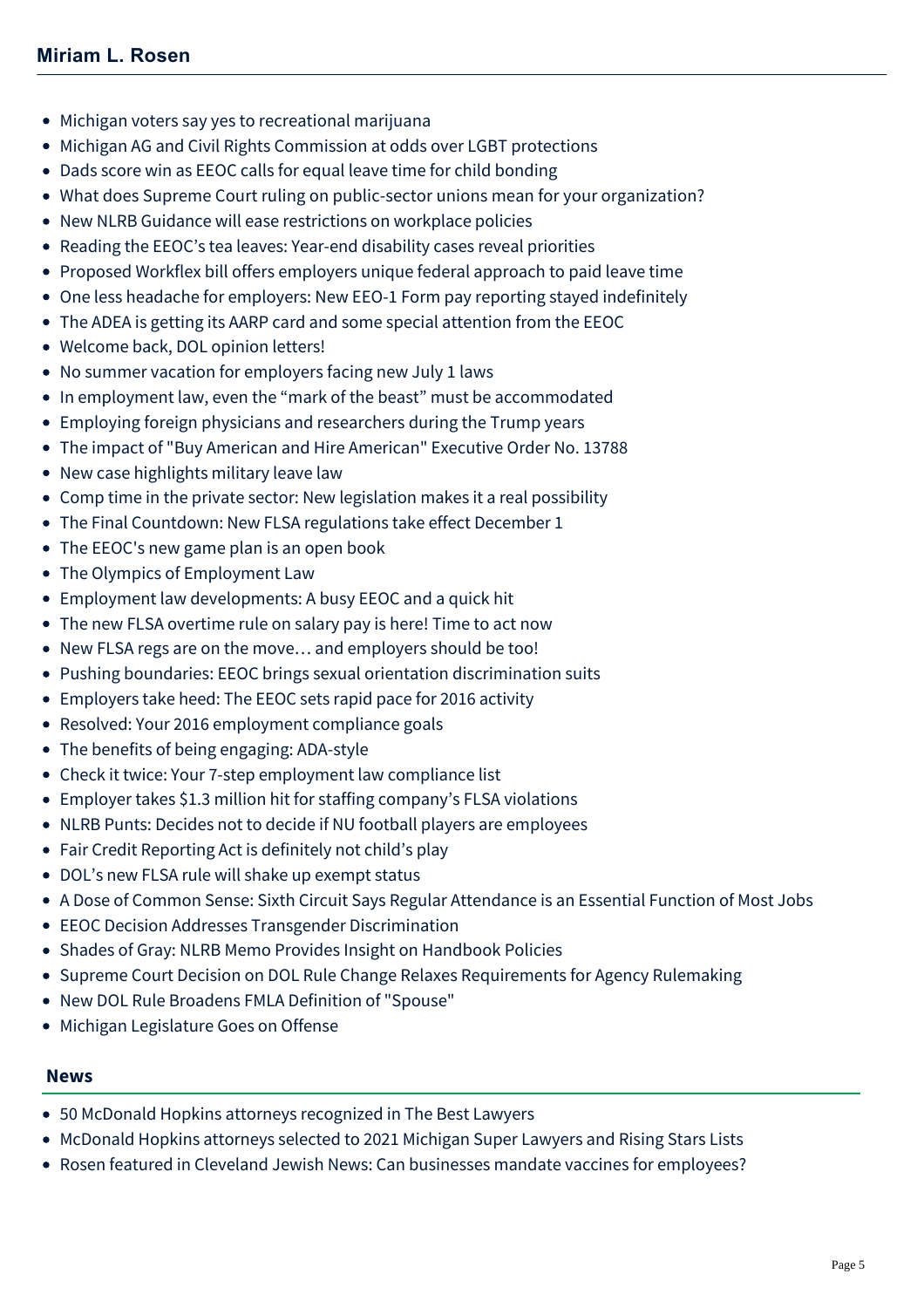- [Nine McDonald Hopkins attorneys recognized as Michigan Super Lawyers and Rising Stars](https://www.mcdonaldhopkins.com/Insights/September-2020/Nine-McDonald-Hopkins-attorneys-recognized-as-Mich)
- [Lawyer of the Year honorees Riley and Welin among 42 McDonald Hopkins attorneys recognized as 2021](https://www.mcdonaldhopkins.com/Insights/August-2020/Lawyer-of-the-Year-honorees-Riley-and-Welin-among) Best Lawyers
- 41 attorneys from McDonald Hopkins recognized as 2020 Best Lawyers<sup>®</sup>
- [Eleven attorneys at McDonald Hopkins honored as Michigan Super Lawyers and Rising Stars](https://www.mcdonaldhopkins.com/Insights/September-2017/Eleven-attorneys-at-McDonald-Hopkins-honored-a-(1))
- [35 attorneys at McDonald Hopkins selected for inclusion in Best Lawyers® 2018](https://www.mcdonaldhopkins.com/Insights/August-2017/35-attorneys-at-McDonald-Hopkins-selected-for-incl)
- [39 attorneys at McDonald Hopkins selected for inclusion in Best Lawyers 2017](https://www.mcdonaldhopkins.com/Insights/August-2016/39-attorneys-at-McDonald-Hopkins-selected-for-incl)
- [Twelve attorneys at McDonald Hopkins honored as Michigan Super Lawyers and Rising Stars](https://www.mcdonaldhopkins.com/Insights/September-2015/Twelve-attorneys-at-McDonald-Hopkins-honored-as-Mi)
- [41 attorneys at McDonald Hopkins selected for inclusion in Best Lawyers® 2016](https://www.mcdonaldhopkins.com/Insights/August-2015/33-attorneys-at-McDonald-Hopkins-selected-for-incl)

# **External Publications**

- The Clash of Social Media and Employee Privacy, PEO Insider, April 2014
- Is your workplace social media savvy? RBMA Monthly Legal Update Digest August 2013
- EEOC Issues New Guidance on Specific Disabilities, RBMA Monthly Legal Update Digest June 2013
- New Laws Protect Online Password Privacy, RBMA Monthly Legal Update Digest March 2013
- Hold the NLRB Posting, RBMA Monthly Legal Update Digest May 2012
- Court Provides FMLA Guidance in Termination Case, RBMA Monthly Legal Update Digest March 2012
- Employers Beware: With New Round of Audits, ICE Seeks to Chill Illegal Hiring, RBMA Monthly Legal Update Digest July 2011
- Hiring 2.0: What Employers Need to Consider when Hiring this Time Around, Human Resource Association of Greater Detroit Newsletter, March 2011
- Investigating Employee Misconduct, Employment Law in Michigan: An Employer's Guide (ICLE 2d. ed. 2008 -2014 Supplements)
- The New FMLA Regulations, Human Resources Association of Greater Detroit, November 2008
- Guidance for Small Business Owners, Detroit Chamber of Commerce, October 2008

#### **Events**

- [Employment law developments while you were quarantining | Tuesday, December 15, 2020](https://www.mcdonaldhopkins.com/Events/2020/Employment-law-developments-while-quarantining)
- [Ohio is open for business: Now what? | Thursday, August 20, 2020](https://www.mcdonaldhopkins.com/Events/2020/Ohio-is-open-for-business-now-what)
- [Ready to Restart: Employment Law Reopening Readiness, Risks & Responses | Thursday, June 4, 2020](https://www.mcdonaldhopkins.com/Events/2020/Ready-to-Restart-Employment-Law)
- [Ready to Restart: Employment Law Reopening Readiness, Risks, and Responses | Wednesday, April 29, 2020](https://www.mcdonaldhopkins.com/Events/2020/Ready-to-Restart-Employment-Law-Reopening-Readines)
- [20 Employment Law Challenges for 2020 | Thursday, January 23, 2020](https://www.mcdonaldhopkins.com/Events/2020/20-Employment-Law-Challenges-for-2020-(1))
- [Contemporary Workplace Issues: Marijuana, #MeToo and More | Wednesday, June 13, 2018](https://www.mcdonaldhopkins.com/Events/2018/Contemporary-Workplace-Issues)
- [You've Been Served: Why employers get sued and how to avoid it | Wednesday, June 14, 2017](https://www.mcdonaldhopkins.com/Events/2017/Why-employers-get-sued-and-how-to-avoid-it)
- [Get your wage hour house in order for 2016 | Wednesday, October 14, 2015](https://www.mcdonaldhopkins.com/Events/2015/Get-your-wagehour-house-in-order-for-2016-New-FLSA-rules-and-IC-guidance-require-employer-action)
- [EEOC activism in 2015: Insights for employer compliance | Thursday, May 14, 2015](https://www.mcdonaldhopkins.com/Events/2015/EEOC-activism-in-2015-Insights-for-employer-compliance)

# **Speaking Engagements**

HR Best Practices for Navigating Trending Employment Law Issues, Detroit SHRM, NextGen HR Conference, November 15, 2019